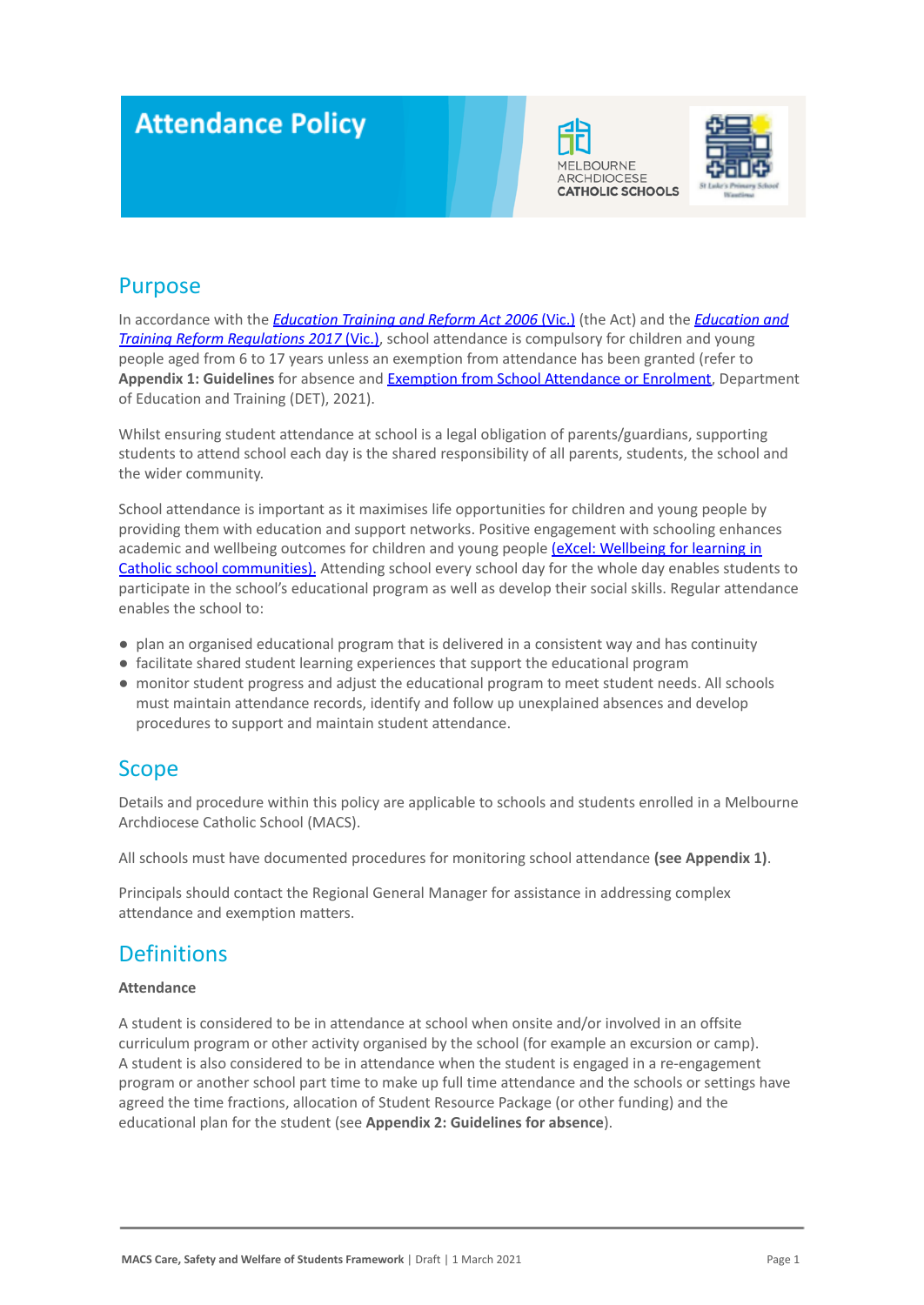#### **Parent/guardian**

Includes 'a guardian and every person who has parental responsibility for the child including parental responsibility under the *Family Law Act 1975 (Cwlth)* and any person with whom a child normally or regularly resides'.

#### **Unexplained or unapproved absences**

A principal can approve or not approve any absence, based on the requirements of the *Education and Training Reform Act 2006 (Vic)*, an individual school policy or on a case-by-case basis.

The Act provides some examples of what a reasonable excuse is for the purposes of explaining a school absence and includes, amongst other considerations:

- Illnesses and accidents
- Unforeseen and unexplained circumstances
- If the absence was a result of complying with another law
- The child is receiving distance education through a registered school
- The child is undertaking approved education, training and/or employment
- The child has been suspended or negotiated transfer/expelled
- The child is attending or observing a religious event or obligation.

#### **Unexplained Absence**

A principal will record an absence as 'unexplained' if no explanation about the absence is given to the school by the parent or carer of the student.

If the parent/guardian does not contact the school to provide an explanation on the day of the student's absence, the school must attempt to contact the parent or legal guardian either by phone or in writing and seek a clarification for the absence.

If no contact can be made with the parent or other carers of the child within 10 days, the absence will be recorded as an unexplained absence and a note will be made in the child's file. A parent or legal guardian can contact the principal at any time after the recorded absence to provide an explanation.

#### **Unapproved Absence**

In general, a principal may record an absence as 'unapproved' when no reasonable explanation has been given for the student's absence. If a reason is given for a student absence is not approved by the principal then the school will notify the parent or legal guardian in writing.

#### **Exemption**

The *Education and Training Reform Act 2006 (Vic)* allows exemptions from school attendance and enrolment to be granted in certain circumstances, where the student:

- is a child who turns 6 (compulsory school age) while attending kindergarten
- will be participating in approved education or training, or employment, or both, on a full time basis
- is employed or seeking employment during school hours in the entertainment industry

An exemption from school attendance and enrolment may also be granted where leaving school is in the best interests of the student.

All applications for exemptions are considered on a case by case basis, with the student's best interests as the guiding principle for decision-making. In making a decision, the potential benefits or negative consequences of granting the exemption to the student's educational progress, wellbeing and development are also considered. **A student must continue attending school until an exemption is granted.**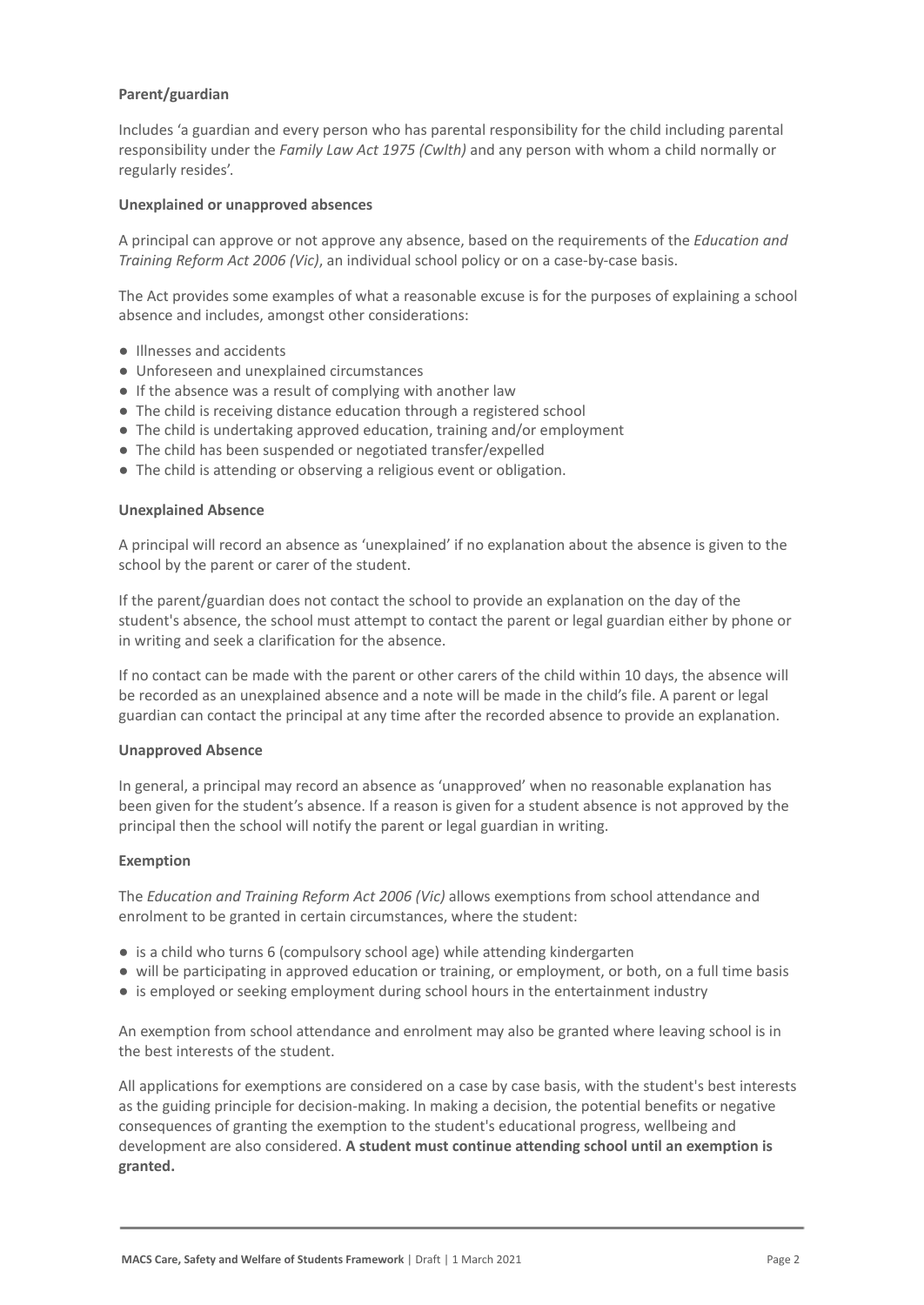Note: No exemption is required if a student is not of compulsory school age (6 to 17 years of age).

**Exemptions, including written approval for student attendance and enrolment to be exempt or reduced to less than full time, can only be authorised by the Regional General Manager in conjunction with the school principal.**

● refer to the Department of Education and Training (DET) [Exemption from school attendance and](https://www2.education.vic.gov.au/pal/exemption-school-attendance-and-enrolment/guidance/1-exemption-categories) [enrolment](https://www2.education.vic.gov.au/pal/exemption-school-attendance-and-enrolment/guidance/1-exemption-categories) guidance for further information.

#### **School Attendance Officers**

In the context of attendance, DET School Attendance Officers are empowered through the Act to issue School Attendance Notices, School Enrolment Notices and Infringement Notices.

● Refer to DET [Infringement notices](https://www2.education.vic.gov.au/pal/attendance/guidance/10-infringement-notices) guidance for further information.

### Principles and Procedures

#### **Responsibilities for school attendance**

#### **Parent/guardian**

Parents/guardians must enrol a child of compulsory school age at a registered school and ensure the child attends at all times when the school is open for instruction, unless exemption from attendance has been granted. For absences where there is no exemption in place, the parent/guardian must promptly provide an explanation on each occasion to the school.

#### **Students**

Students are expected to attend the school in which they are enrolled during normal school hours every day of term, unless there is an approved exemption from school attendance for the student, or the student is registered for home schooling and has partial enrolment.

#### **Principal**

The principal must ensure:

- daily attendance of each student enrolled at the school is recorded at least twice a day in primary schools and for every class in secondary schools
- any absences of a student from school, including classes, are identified
- reasons for each student's absence are provided and recorded in writing
- explanations for absences that are provided, are a reasonable excuse for the purposes of their responsibilities under the Act
- **●** follow up any unexplained absences of a student by *contacting the parent/guardian of the student as soon as practicable on the same day*
- parents/guardians are notified promptly regarding a student's unsatisfactory school or class attendance. If, upon being notified of their child's absence or contacted to seek an explanation, a parent reports that the child was not living with them on that day, the school should ensure they notify another parent who was responsible for ensuring the child attended school on the relevant day(s)
- if contact cannot be made with the parent, contact should be made with the emergency contact/s nominated on the student's file held by the school
- information regarding a student's unsatisfactory attendance at school or classes is recorded on their student file
- parents/guardians are informed of their responsibilities around attendance and initiatives aimed at promoting parental awareness of the importance of children attending school every day are implemented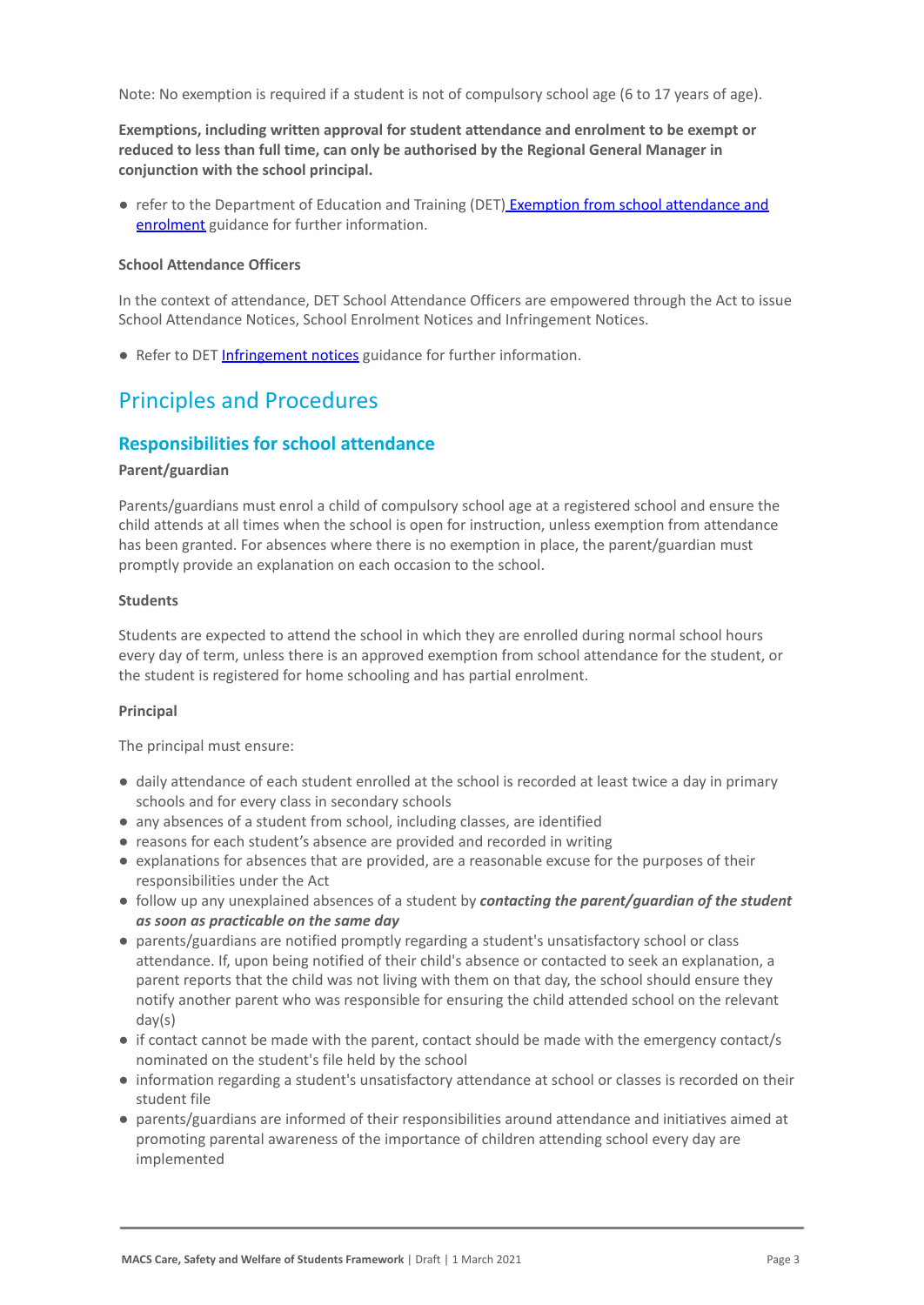- attendance improvement strategies, interventions and levels of adjustment are implemented where the absence is having a significant impact on a student's educational achievement and development, including an Attendance Student Support Group, Personalised Learning Plan, Student Absence Learning Plan and Return to School Plan
- strategies for supporting attendance of students in out-of-home care, experiencing homelessness, Aboriginal and Torres Strait Islander (ATSI) families, overseas students, students with disabilities, students with cultural and linguistically diverse backgrounds and newly arrived families are implemented
- **MACS is to be advised prior** a referral to a DET School Attendance Officer when a student has been absent from school on at least five full days in the previous 12 months without a reasonable excuse for absence
	- refer to the **'Everyday Counts' flowchart** on the CEVN webpage: <https://cevn.cecv.catholic.edu.au/Melb/Student-Support/Attendance>)
- referral processes are implemented to Child FIRST or Child Protection, MACS and the School Attendance Officer where required.
	- refer to Child Protection and Child Safe Standards (PROTECT)

### List of Appendices

Appendix 1: Procedures for monitoring school attendance

Appendix 2: Guidelines for absences

### References

- Department of Education and Training (Vic). 2021. [School attendance guidelines](https://www2.education.vic.gov.au/pal/attendance/guidance)
- Department of Education and Training (Vic). 2020. [Exemption from School Attendance or Enrolment](https://www2.education.vic.gov.au/pal/exemption-school-attendance-and-enrolment/policy)
- Department of Education and Training (Vic). 2020. [Seven attendance improvement strategies](https://www2.education.vic.gov.au/pal/attendance/guidance/7-attendance-improvement-strategies)
- [Education and Training Reform Act 2006 \(Vic.\)](https://www.legislation.vic.gov.au/in-force/acts/education-and-training-reform-act-2006/083)
- [Education and Training Reform Regulations 2017 \(Vic.\)](https://www.education.vic.gov.au/about/department/legislation/Pages/act2006regs.aspx)

### Resources

Department of Education and Training (Vic). 2021. Effective Schools are Engaging Schools: Student Engagement Policy Guidelines

**'Everyday Counts'** on the CEVN webpage: <https://cevn.cecv.catholic.edu.au/Melb/Student-Support/Attendance>

### Related MACS policies

- Enrolment Policy
- Student Behaviour Policy and related CECV Positive Behaviour Guidelines
- Anti-Bullying Policy
- Duty of Care Guidelines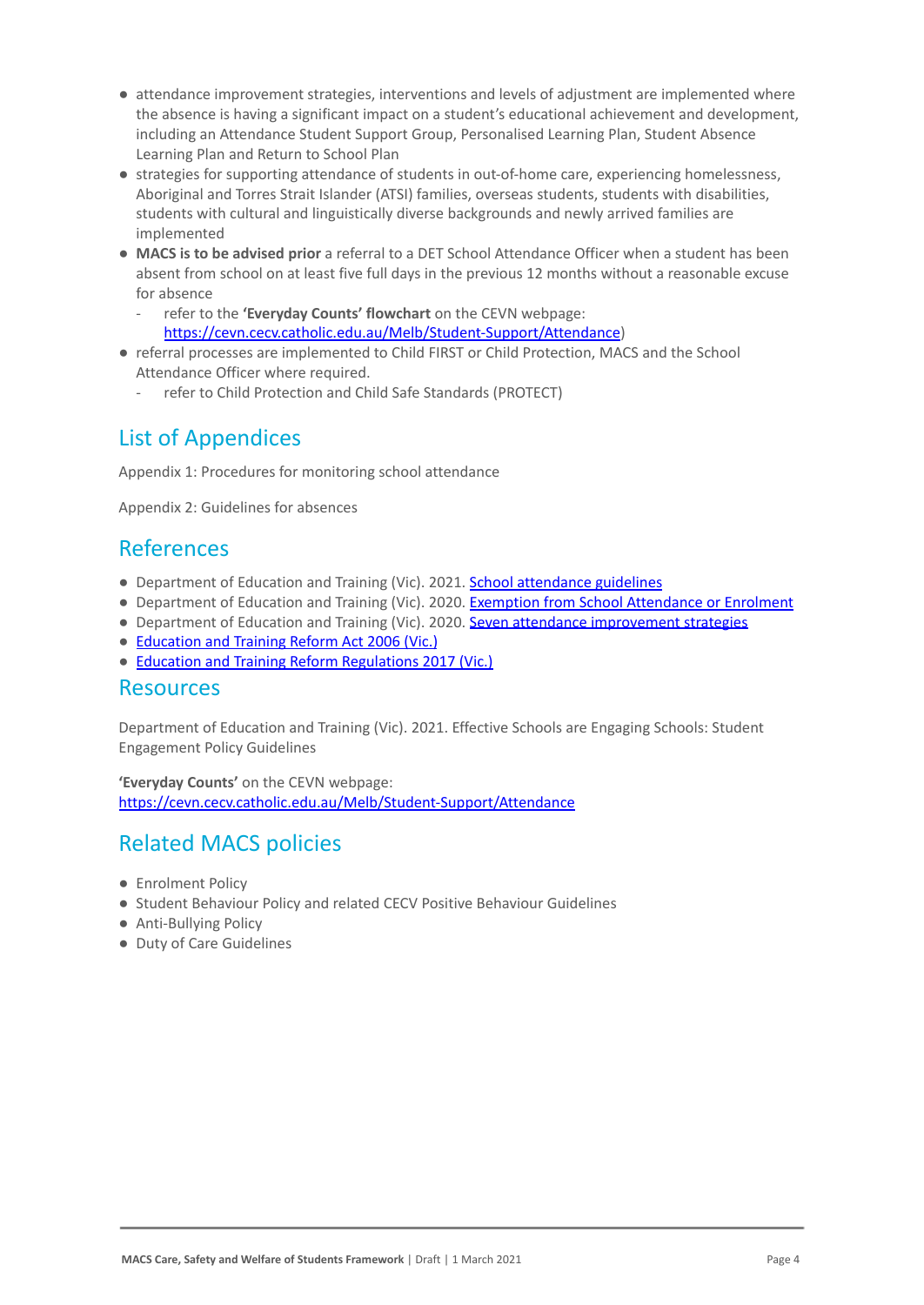## Appendix 1: Procedures for monitoring school attendance

- 1. Notification of an absence can be made by email: [info@slwantirna.catholic.edu.au](mailto:info@slwantirna.catholic.edu.au) or teacher's email, Operoo form, message via SeeSaw or telephone: 9801 6917
- 2. Parents, guardians and/or carers are required to notify the school by 9:30am of the reason for any absence from school on the day of absence.
- 3. Where the reason for absence is known, the reason is recorded in nForma by the classroom teacher or admin officer and the teachers are notified of the absence and reason for this.
- 4. Attendance at the school is checked twice daily; via nForma.
- 5. The attendance reports are accessed by Monique Plimmer to follow up students who are absent without explanation.
- 6. If a student is absent without explanation, the school will contact the parent/guardian for an explanation as soon as possible on the day of absence by Monique Plimmer.
- 7. Information about the number of days of absence are recorded on student files and on student reports by nForma Administrator (Sarah Kennedy).
- 8. Where the rate of absenteeism is of concern, the school will follow up with the parents/guardians by classroom teacher via email or telephone.
- 9. Parents are required to provide up-to-date contact details and notify the school of any changes to contact details or address. Parents are able to change their contact details at any time through the Operoo app.

#### **Procedure for late arrival at school**

All students that arrive at St Luke's after 8:45am must sign in at the office using VPass and collect a Late Pass to take to class. The Late Pass notifies the teacher that the student has signed in at the office, if a student does not have a Late Pass, they must go back to the office to sign in.

#### **Procedure for leaving school before the normal departure time**

Parents must sign their child out at the office via VPass, collect an Early Leave Pass and then collect their child from the classroom. The Early Leave Pass notified the teacher that the student has been signed out.

#### **Procedures for communicating about attendance expectations to parents/guardians**

Newsletters and emails as required are used for communicating with families about the expectations for attendance at school. The attendance policy is available on the school website.

#### **Attendance record keeping**

nForma is used for maintaining records about attendance. Students with an unexplained absence for more than 2 days will be contacted via email or telephone by the class teacher, for unexplained absences of 4 days the principal will contact the family via telephone. nForma attendance records are downloaded and stored on St Luke's Google Drive.

#### **Attendance improvement strategies**

The Wellbeing Team will be responsible for working with families and students where school attendance is irregular, including strategies to re-engage students, contact with external departments and agencies.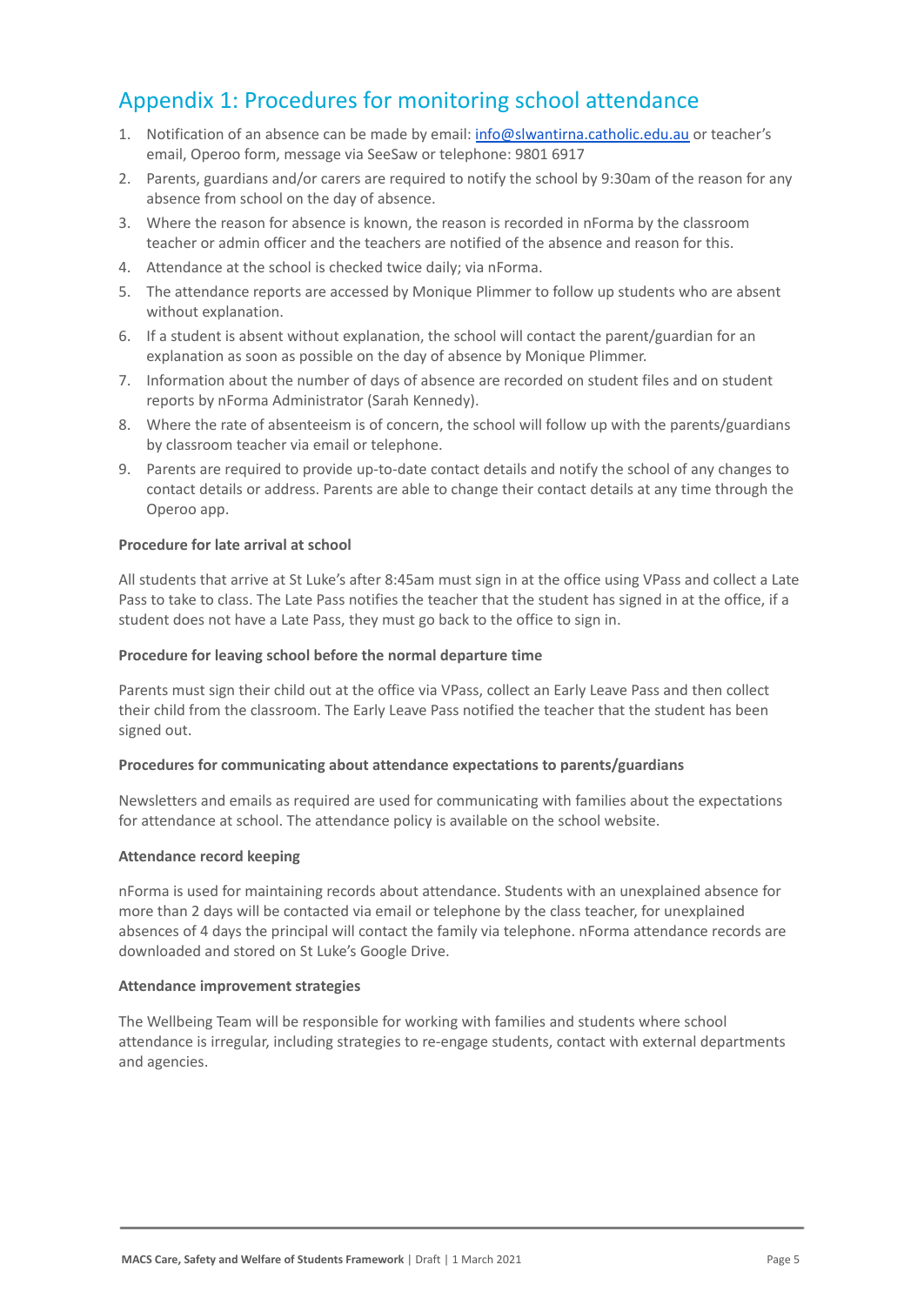# Appendix 2: Guidelines for absences

A student who is participating in one of the following activities must be recorded as not physically present at the school site but **will not be considered absent from school:**

#### **School activity**

A student will not be considered absent when they are participating in an authorised activity for school purposes. The activity may be off school grounds. Activities may include students performing in the school choir, band or dance group, students participating in a youth parliament or council or a student undertaking community service.

#### **Excursion**

A student will not be considered absent when they are participating in an excursion which occurs outside the school grounds and is conducted, organised and/or approved by the school. Excursions could include part-day, day or multi-day class visits to venues outside the school or school camps.

#### **Off campus activity**

A student will not be considered absent if they are participating in an authorised activity that is away from the school campus. These activities may include flexible arrangements, attendance at a TAFE or other training provider course, or participation in a school-based apprenticeship or traineeship. These activities will be regular and ongoing in nature.

#### **Natural Disaster**

A student will not be considered absent if they are unable to attend school due to an extreme weather event or other natural disaster. This code may be used whether or not the student is continuing with school work while absent from school, and may be used for full or part-day absences.

#### **Sport**

A student will not be considered absent when they are representing their school, district, region, state or country at a sporting event approved by the school

#### **Work experience**

A student will not be considered absent when they are participating in a work experience program approved and organised by the school. Work experience programs are available for students 14 years or older. Schools must ensure the appropriate work experience agreements have been completed before students undertake work experience.

The following circumstances 'absences' will be considered reasonable where an excuse has been given:

#### **Illness**

It is reasonable that a child may be absent from school when they are genuinely too ill to attend.

On any single day of absence due to illness, or within two days of the student's return to school, a parent should provide the school with an explanation for the absence, in line with the schools agreed processes for notifying of student absence. This may take the form of a written explanation note containing the student's name, date/s of absences and reason for absence, a verbal explanation through either a phone call or visit to the school, or a medical certificate.

If a child who is prevented by illness from attending school for a period longer than 10 consecutive school days, the Regional General Manager (or delegate) has the power to grant an exemption from compliance with the requirements of compulsory schooling or compulsory participation.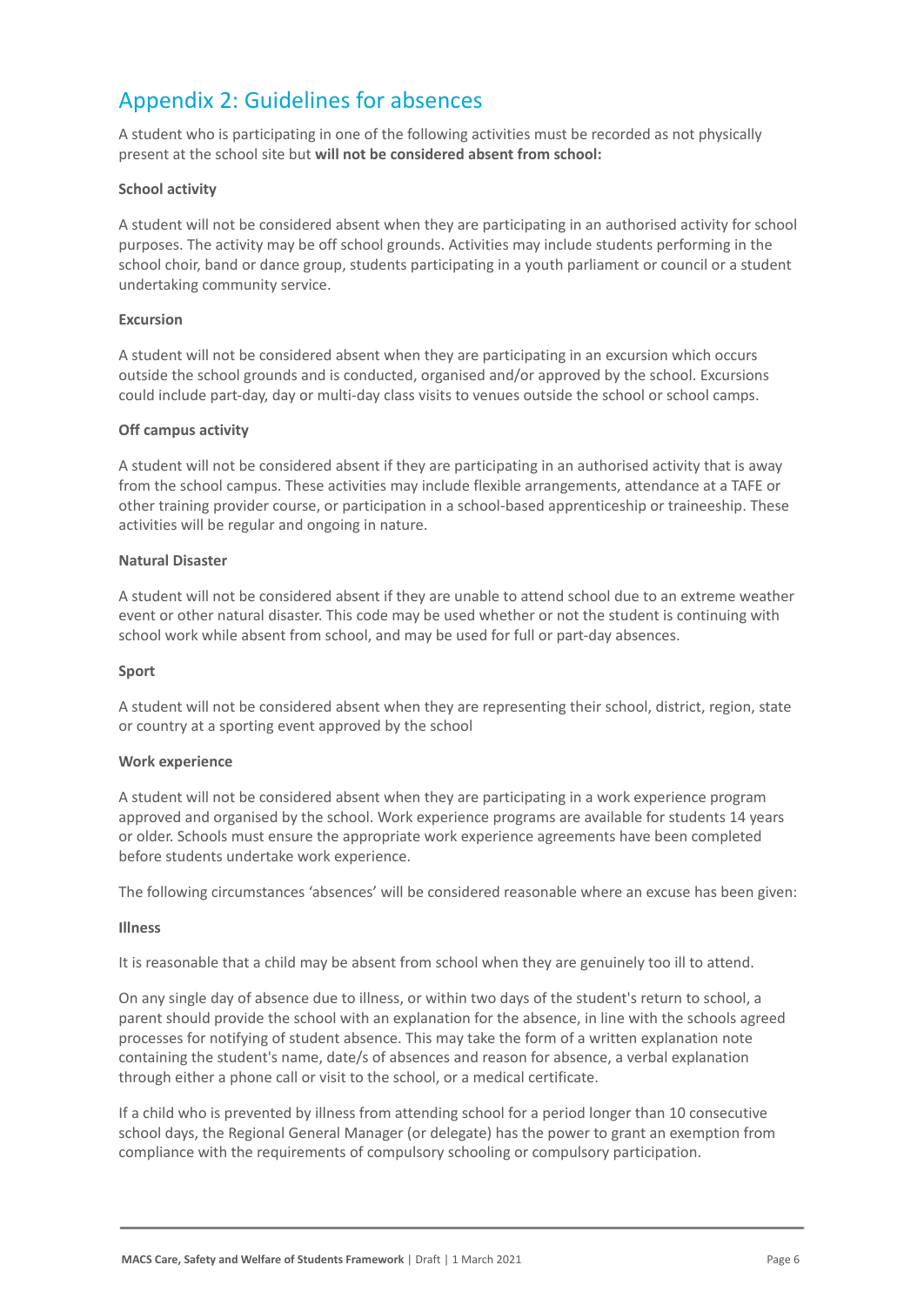#### **Infectious or contagious disease**

It is a reasonable excuse for a child to be absent from school if the child is, or is a member of a class of persons, that is subject to a direction or order given about an infectious or contagious disease or condition.

#### **Medical or dental treatments or procedures**

It is reasonable for a student to be absent to attend a medical or dental appointment. This should be documented through the provision of a written or verbal explanation from a parent.

#### **Sport**

Principals should use their professional judgement to determine if it is reasonable for a student to be absent from school to participate in a sporting event where they are not representing their school, district, region, state or nation, taking into consideration the type of event and the organising sporting body.

**Suspension** a suspension is a reasonable excuse for absence and the following applies:

- if a student is **suspended for five days or less** the school's principal must take reasonable steps to ensure the student is given school work to complete during the suspension
- if a student is suspended for **more than five days,** the school principal must arrange for the student's access to an educational program that allows the student to continue with their educational program during the suspension
- if the student is sus**pended with a recommendation for negotiated transfer or expulsion**, the school principal must arrange for the student's access to an educational program that allows the student to continue with their educational program during the suspension.

#### **Apprentice or trainee through** *Vocational Education Training/VCAL program*

It is a reasonable excuse for a child to be absent from school if an arrangement has been made through the VET/VCAL program

#### **Funeral**

Attendance at a funeral or to attend to Sorry Business or Sorry meetings may be considered as a reasonable excuse for absence. Parents should be encouraged to ensure their child misses as little school as possible.

There may also be circumstances where a child is kept out of school due to grief of a close family member. In such circumstances, the school should work with families to encourage them to have the child attend school to maintain a sense of normalcy. These situations should be handled with respect and sensitivity and should be underpinned by the interests of the child.